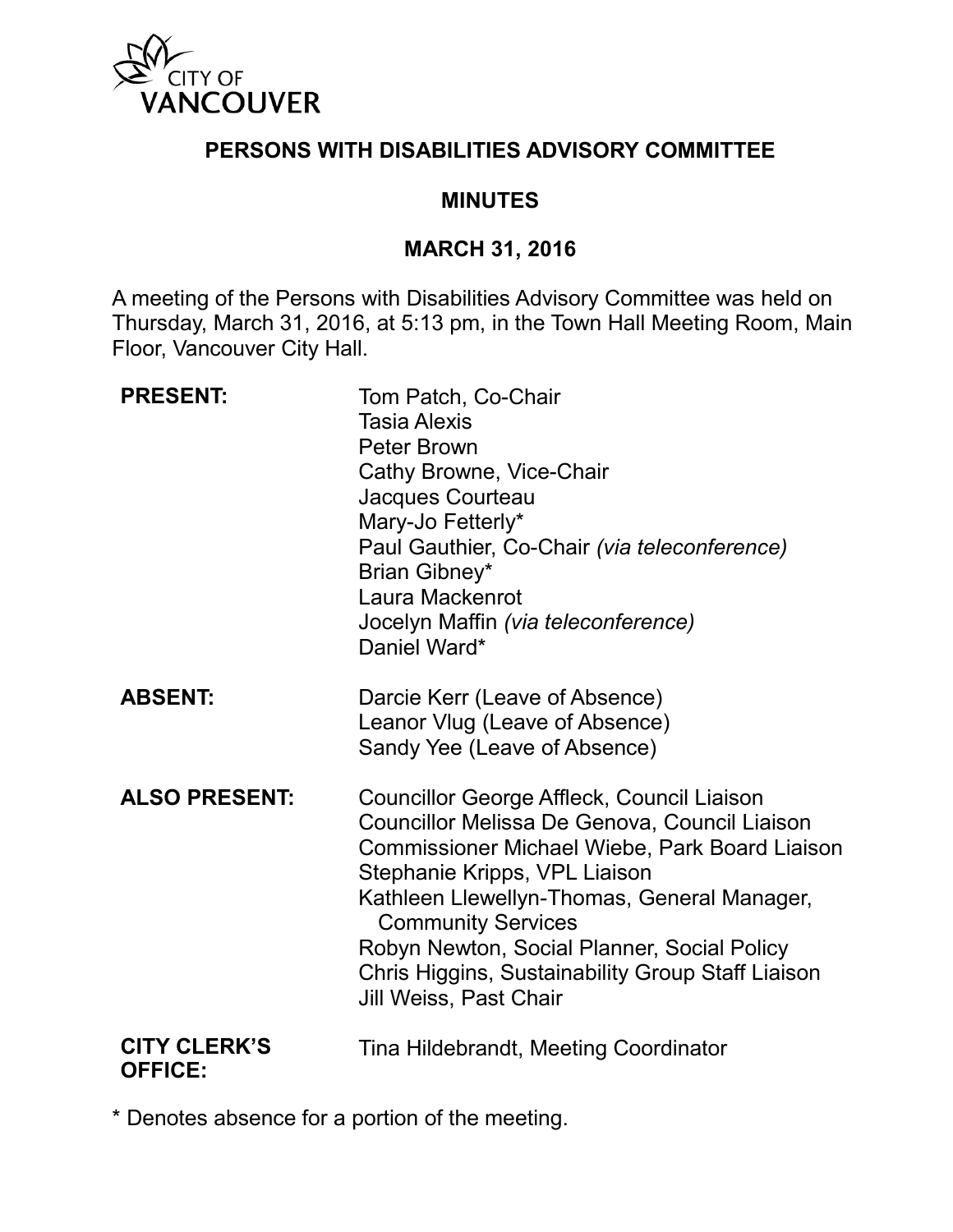### **Leave of Absence Requests**

The Chair advised that Greg Pyc submitted his resignation.

MOVED by Laura Mackenrot SECONDED by Jacques Courteau

> THAT the Persons with Disabilities Advisory Committee approve leaves of absence for Darcie Kerr, Leanor Vlug and Sandy Yee for this meeting.

### CARRIED UNANIMOUSLY

## **Adoption of Agenda**

MOVED by Laura Mackenrot SECONDED by Peter Brown

> THAT the Persons with Disabilities Advisory Committee adopt the agenda as circulated.

### CARRIED UNANIMOUSLY

#### **Approval of Minutes**

MOVED by Laura Mackenrot SECONDED by Mary-Jo Fetterly

> THAT the Persons with Disabilities Advisory Committee approve the minutes from the meeting held January 21, 2016, as circulated.

#### CARRIED UNANIMOUSLY

#### **BUSINESS**

#### **1. Liaison Reports**

Councillor Melissa De Genova:

- automated sliding doors in Council Chamber; and
- Uber Information Session April 18, 2016 (5:30 8:30 pm).

Chris Higgins, Sustainability Group:

- Accessibility training for City staff; and
- Update on Staff Liaisons.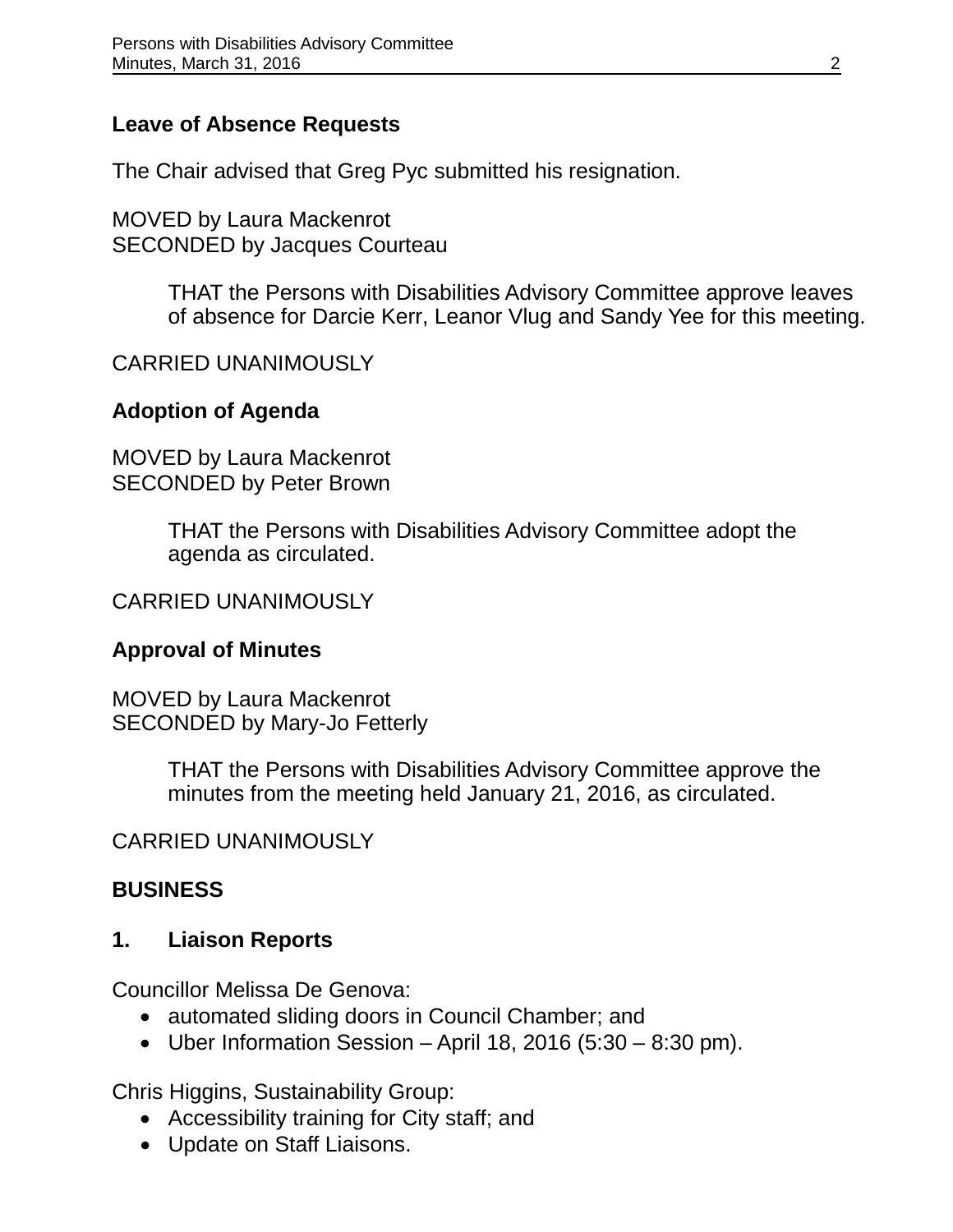MOVED by Mary-Jo Fetterly SECONDED by Tasia Alexis

> THAT the Persons with Disabilities Advisory Committee thank Branca Verde for all her support as Staff Liaison and wish her well in her retirement.

### CARRIED UNANIMOUSLY

Stephanie Kripps, Vancouver Public Library (VPL):

- Update on VPL Liaison Andrea Brown to cover in the interim; and
- New accessibility feature on Twitter for photos (for visually disabled).

Commissioner Michael Wiebe:

• Update on playground strategy.

## **2. Appointment of Committee Liaisons to other Advisory Committees**

MOVED by Jacques Courteau SECONDED by Cathy Browne

> THAT the Persons with Disabilities Advisory Committee appoint Tasia Alexis and Laura Mackenrot as liaisons to the Senior's Advisory Committee.

CARRIED UNANIMOUSLY

## **3. Pearson Dogwood Rezoning Application**

Yardley McNeill, Planner, Vancouver – Midtown, along with the following guests, provided an update on a rezoning application for the Pearson Dogwood site and responded to questions:

- Gavin Blackstock, Planner, IBI Group
- Marie Fontaine, Architect, Lower Mainland Facilities Management/ Project Manager for Pearson Dogwood Redevelopment Project
- Joy Parsons, Director, Vancouver Coastal Health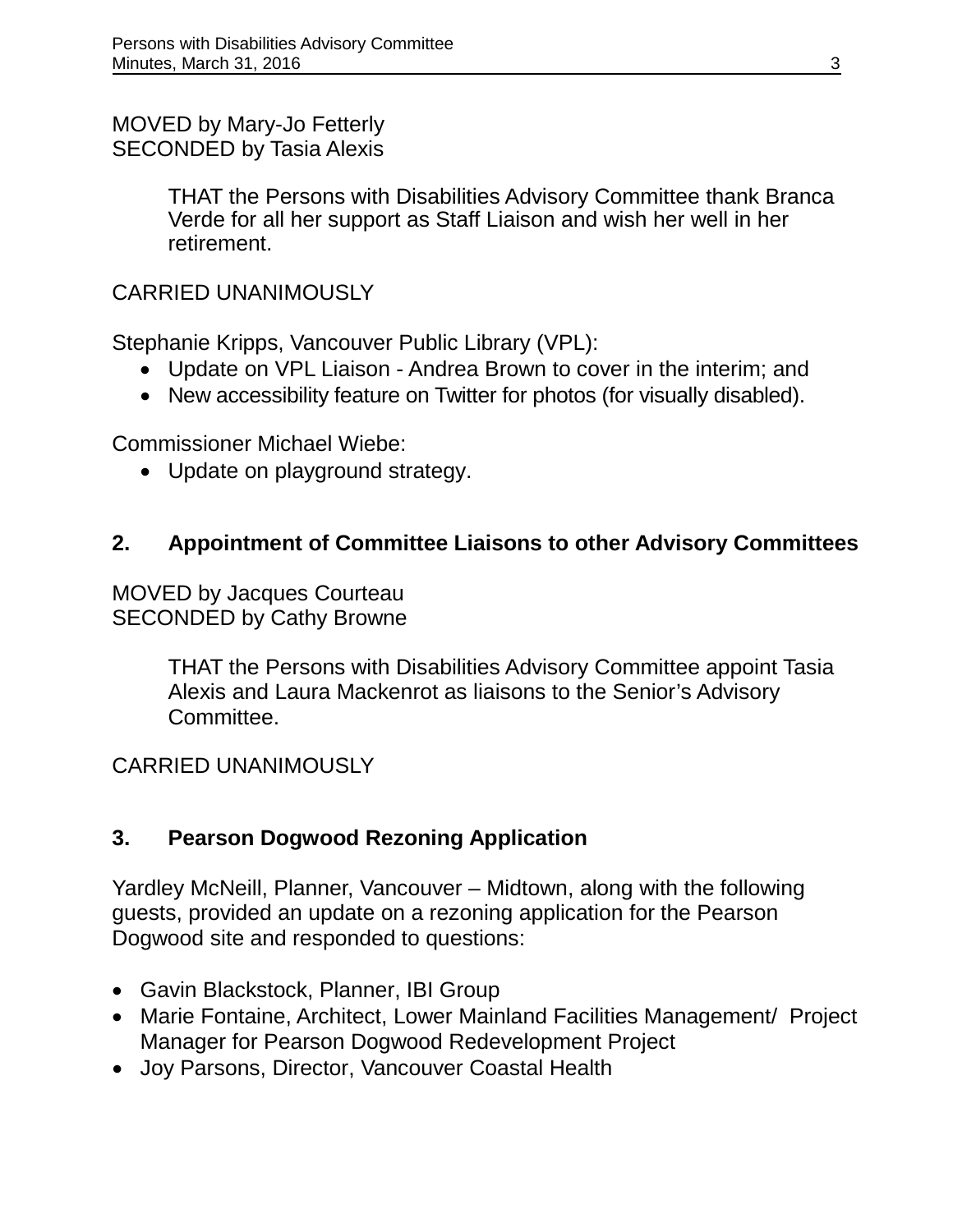#### MOVED by Paul Gauthier SECONDED by Peter Brown

### WHEREAS:

- 1. An application has been submitted to the City of Vancouver for rezoning of the Pearson Dogwood lands; and
- 2. A public consultation process is underway and some aspects of the redevelopment plan have not been finalized; and
- 3. The George Pearson Centre ("GPC") is being closed and the building demolished; and
- 4. The residents of GPC will be re-housed by Vancouver Coastal Health ("VCH") on the same site (the "VCH Units"); and
- 5. The Persons with Disabilities Advisory Committee, Disability Alliance BC and Pearson Residents Redevelopment Group have agreed to the housing options for Pearson residents (the "Consensus Agreement"); and
- 6. Some of the Pearson residents may choose to live with a friend, caregiver or family member; and
- 7. The Consensus Agreement includes a group living option referred to as Greenhouses, and the future demand for such housing is uncertain; and
- 8. There is a severe shortage of affordable and wheelchair accessible housing in Vancouver and the shortage is especially acute for users of power wheelchairs; and
- 9. There is a need for wheelchair accessible units in all types of housing, including housing designated for families and seniors; and
- 10. Full inclusion of persons with disabilities requires that their housing be distributed throughout the community; and
- 11. The Pearson Dogwood redevelopment is expected to include, in addition to housing, a community health clinic, a therapeutic pool, a park, an urban farm, retail space and access to public transit.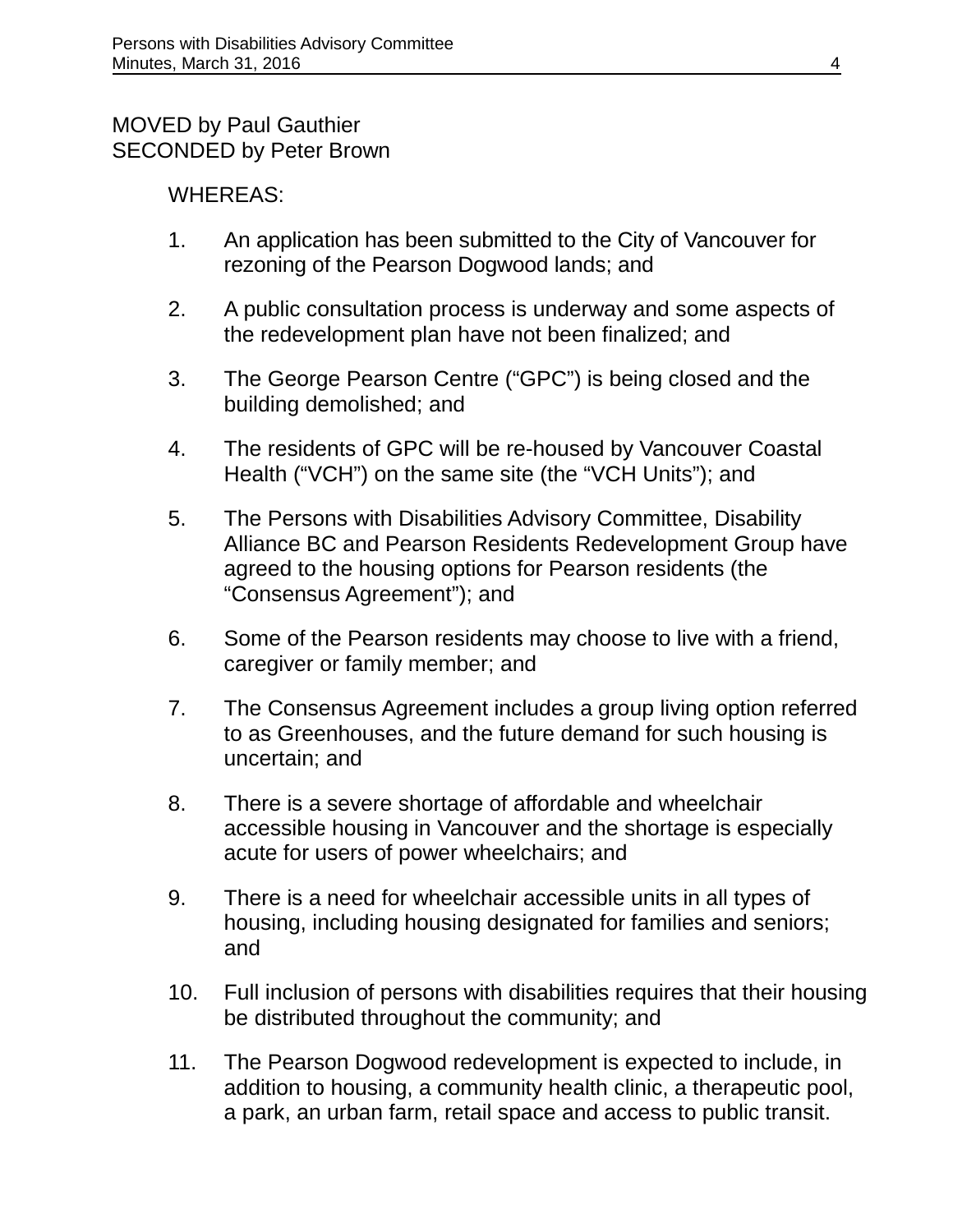THEREFORE, BE IT RESOLVED THAT support of the Persons with Disabilities Advisory Committee for the rezoning application will be conditional on the following:

- 1. That the VCH Units be developed in accordance with the consensus agreement;
- 2. That, to accommodate Pearson residents who may choose to live with a friend, caregiver or family member, the City of Vancouver and VCH work toward allocating up to 2000 square feet to supplement the space now allocated for the VCH Units;
- 3. That the designs for the Greenhouses incorporate plans to efficiently modify them into smaller independent units to efficiently accommodate possible changes in future demand;
- 4. That 5% of all categories and sizes of housing on the site be wheelchair accessible; this includes market and non-market housing and in sizes from studio to three-bedroom;
- 5. That 50% of social and affordable wheelchair accessible units (which does not include the VCH Units) be designed for users of power wheelchairs; those designs are to be commensurate with the current designs for the VCH Units;
- 6. That wheelchair accessible units, including the VCH Units, be distributed throughout the site; and
- 7. That all public spaces, amenities and facilities on the site, including parks and walkways, the farm, the pool, the community health clinic, public transit and any retail space, be designed to maximize inclusion of persons with disabilities and in accordance with principles of universal design;

AND BE IT FURTHER RESOLVED THAT the Persons with Disabilities Advisory Committee will withhold approval of the rezoning application until after it has received further details of the redevelopment plan and may add to or amend the conditions for approval.

CARRIED UNANIMOUSLY (Daniel Ward absent for the vote)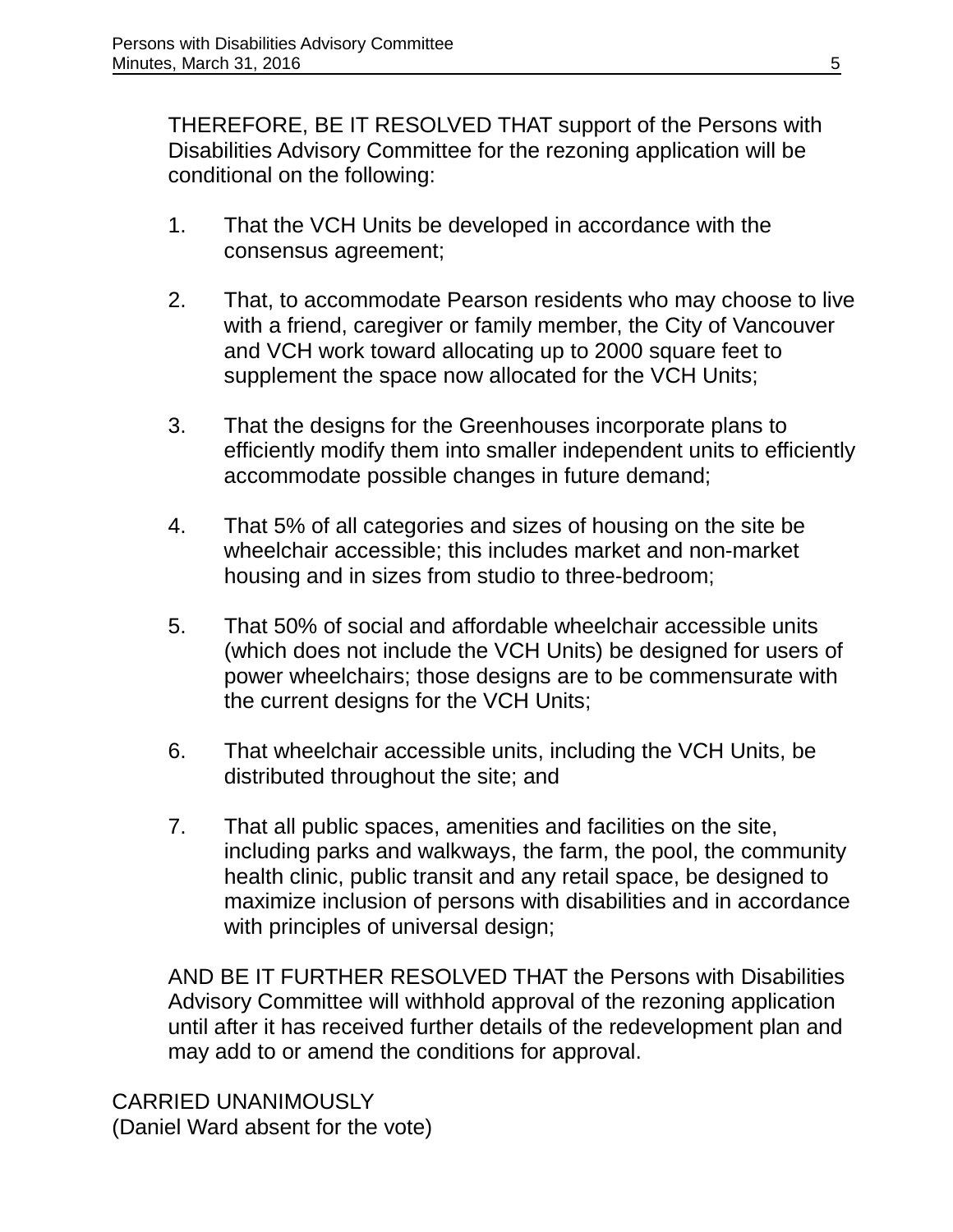### **4. Sub-Committee Reports**

**a) Accessible City**

None

**b) Housing**

None

#### **c) Transportation**

i. 10th Avenue Corridor

MOVED by Laura Mackenrot SECONDED by Jacques Courteau

#### WHEREAS:

- 1. The Transportation Plan 2040 includes a bicycle lane along the corridor of 10th Ave from Cambie to Oak;
- 2. The Transportation Plan places the highest priority on pedestrians the hierarchy of priorities is pedestrians, bicycles, transit, shared vehicles and cars;
- 3. The Transportation Plan indicates that "The hierarchy is intended to help ensure that the needs and safety of each group are sequentially considered when decisions are made" (p16);
- 4. The Transportation Plan prioritizes accessibility for all ages and abilities: "The City's streets and public spaces should be usable by everyone, including seniors, families with young children, and those with mobility, vision, hearing and cognitive impairments." (p 21), and "Enable people of all ages and abilities to get to where they need to go, comfortably and safely." (p 9);
- 5. Safety is an important priority in the Transportation Plan 2040;
- 6. The highest priority is safety of vulnerable people: "A special emphasis will be placed on safety for at-risk groups (for example, children, seniors, and those with mobility challenges)" (p13);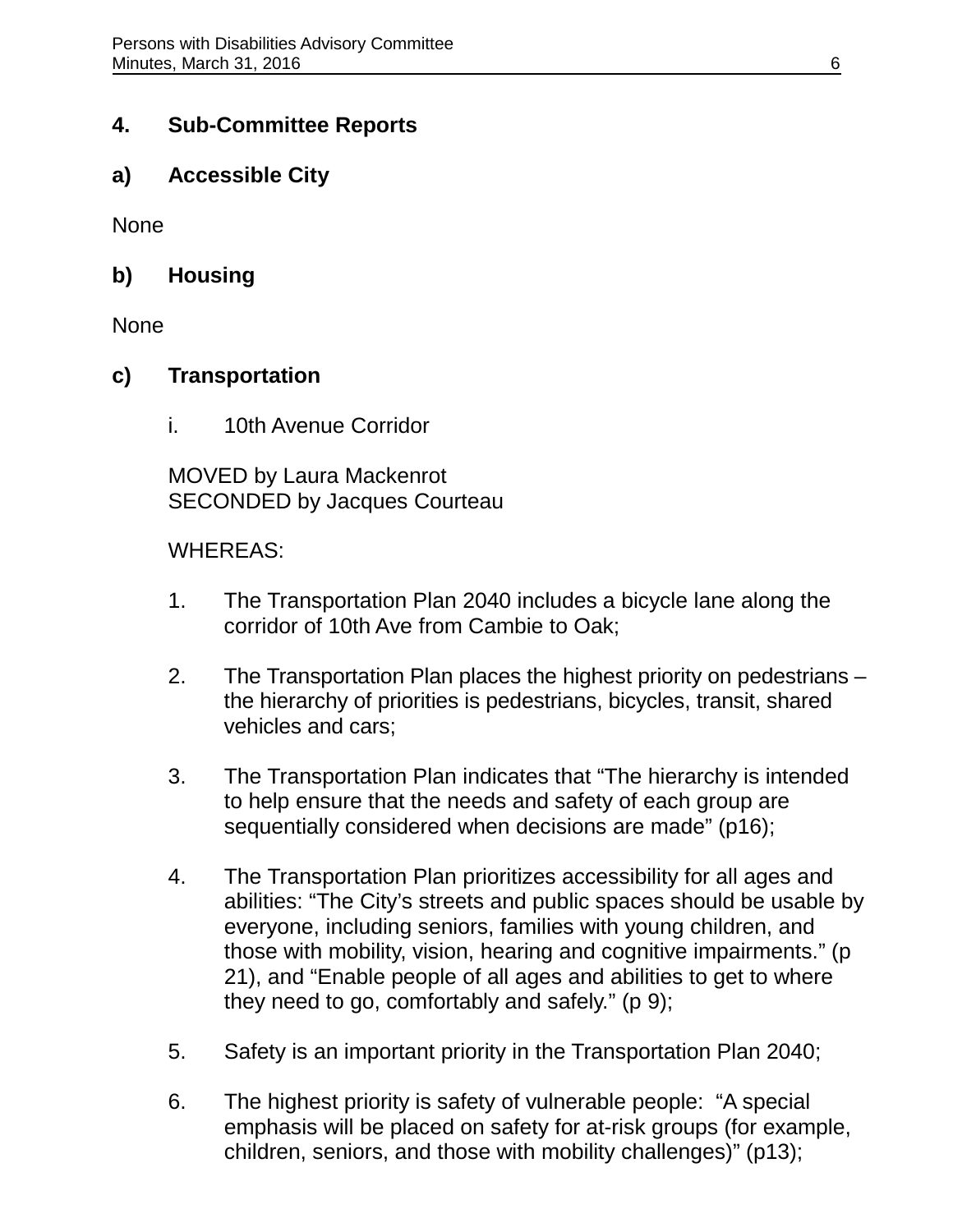7. Design for bicycle lanes must respect the safety of pedestrians, especially vulnerable pedestrians;

#### AND WHEREAS:

- 8. The proposed bicycle lane runs right through a medical corridor;
- 9. This corridor includes a significant number of important and unique medical services including the Canadian Cancer Society, the Eye Care Centre, the BC Cancer Research Centre, the Arthritis Centre, the Blusson Spinal Cord Centre, the BC Cancer Agency, the Emergency Entrance of Vancouver General Hospital; the Centre for Hip Health Mobility and the Gordon and Leslie Diamond Health Centre (on Laurel Street);
- 10. Many of the persons using these services are ill, injured, elderly and/or disabled, must be picked-up/dropped off very close to their destination, and are pedestrians significantly vulnerable to injury from bicycles and cars;

### AND WHEREAS:

- 11. The proposed bicycle path along this corridor would involve over 3,000 bicycle trips each day along this heavily used medical corridor;
- 12. The topography in the area makes it difficult to re-route the bicycle lane, and re-routing would not likely lead to bicyclists using an alternative route, therefore the plans must include both pedestrian and cyclist considerations;

#### AND WHEREAS:

- 13. Staff are preparing plans for this corridor and have requested input from the Persons with Disabilities Advisory Committee;
- 14. The current designs for this corridor do not provide safe pick-up and drop-off locations for persons with disabilities in sufficiently close proximity to the medical services on this corridor;
- 15. The current designs do not protect vulnerable pedestrians from the significant risk of injury posed by a busy bicycle path along this heavily used medical corridor.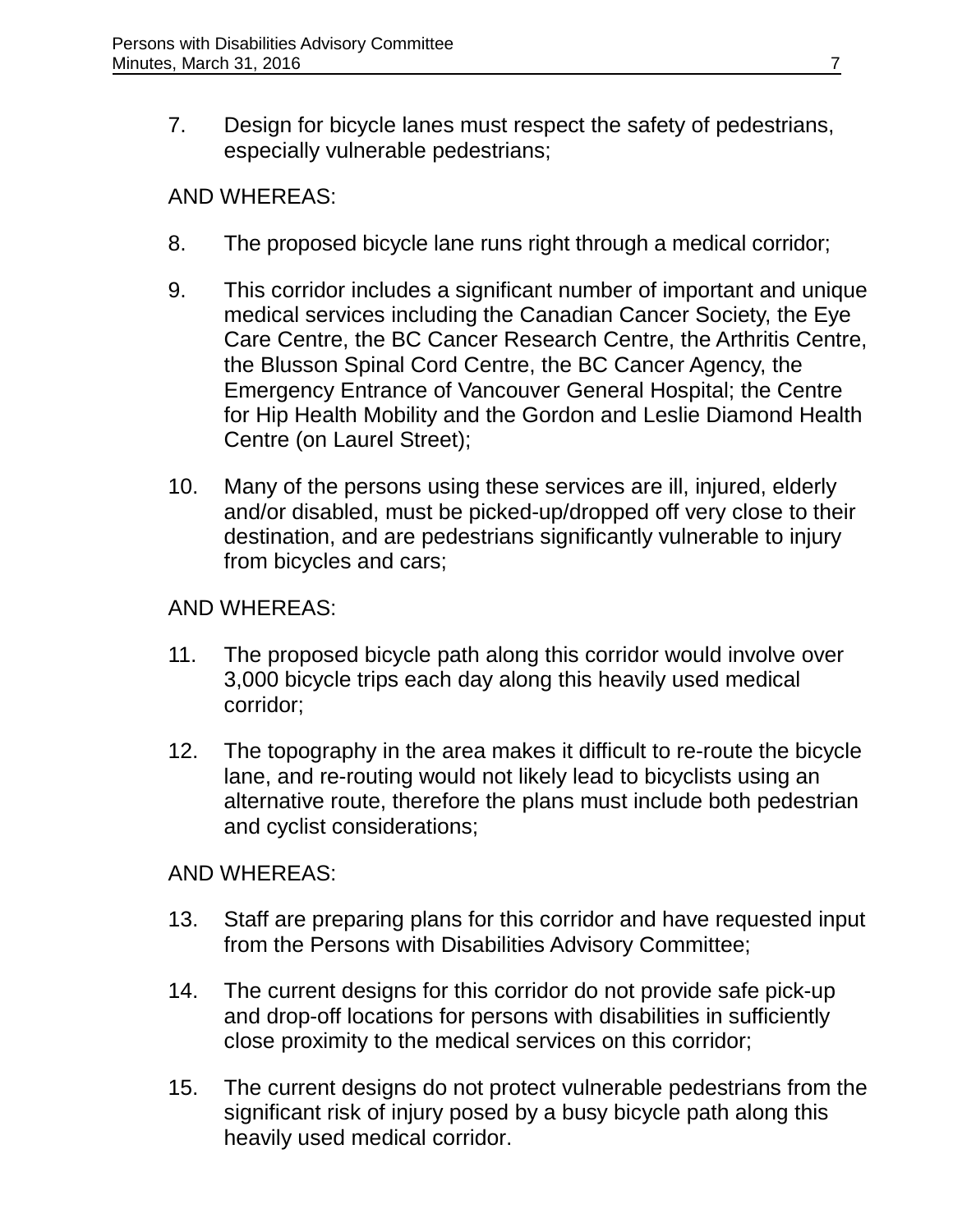THEREFORE BE IT RESOLVED that the Persons with Disabilities Advisory Committee asks that new designs be developed which provide safety for vulnerable pedestrians, and safe adequate drop-off and pickup locations close to every medical service.

WE RECOMMEND more specifically that:

- 1. Drop-off/pick-up locations in this corridor be located next to each medical building in indented areas;
- 2. These pick-up and drop-off locations be directly connected by ramps to raised crosswalks that will slow bicycle and car traffic and protect vulnerable pedestrians;
- 3. Specific signage be developed to alert road users that this is a medical corridor with vulnerable pedestrians; and
- 4. Adequate lighting and signals be designed for the safety of vulnerable pedestrians.

CARRIED UNANIMOUSLY (Daniel Ward absent for the vote)

## **ii. Uber**

The Committee agreed to postpone this matter until after the Uber Information Session in April.

## **iii. Provincial Bus Pass**

The Committee agreed to postpone this matter.

## **iv. Translink Changes to Access**

MOVED by Laura Mackenrot SECONDED by Peter Brown

> WHEREAS Access Transit has implemented many important changes in the last few years that have dramatically improved services for persons with disabilities, including:

- Extensive consultations with senior and disability groups;
- Reinstatement of TaxiSavers;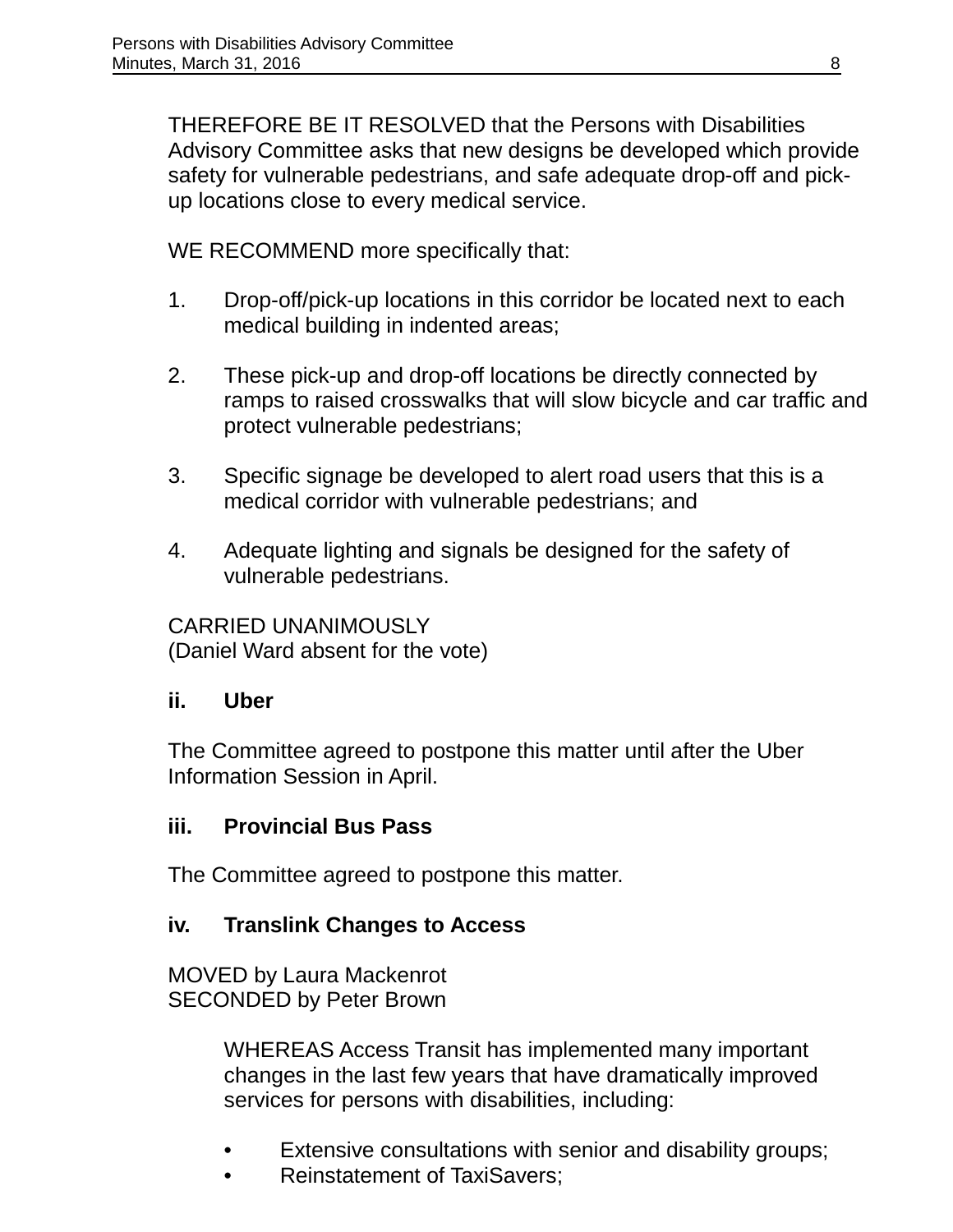- Elimination of the proposed invasive HandyDART application process; and
- Re-introduction of taxis into HandyDART, which has reduced the trip denial rate to almost zero;

AND WHEREAS Access Transit has been actively considering further improvements which would make a significant difference to persons with disabilities including an enhanced TaxiSaver program and a continued increase in taxis within HandyDART.

THEREFORE BE IT RESOLVED that the Persons with Disabilities Advisory Committee wishes to compliment TransLink for the excellent progress the Committee has seen in the last few years and trusts this progress will be continued;

Specifically, the Committee wishes to ensure:

- 1. That the ongoing consultation and good working relationship with the disability and seniors community is continued;
- 2. That the enhanced TaxiSaver program is developed, allowing people with disabilities and seniors to purchase significantly more TaxiSavers each month and at a reduced rate (25% rather than 50%);
- 3. That the inclusion of taxis into HandyDART is continued, which will provide significantly more rides within the funding envelope; and
- 4. That the current low trip denial service provision standard is continued.

#### CARRIED UNANIMOUSLY

(Mary-Jo Fetterly and Daniel Ward absent for the vote)

Laura Mackenrot will prepare the letter for the Committee's review.